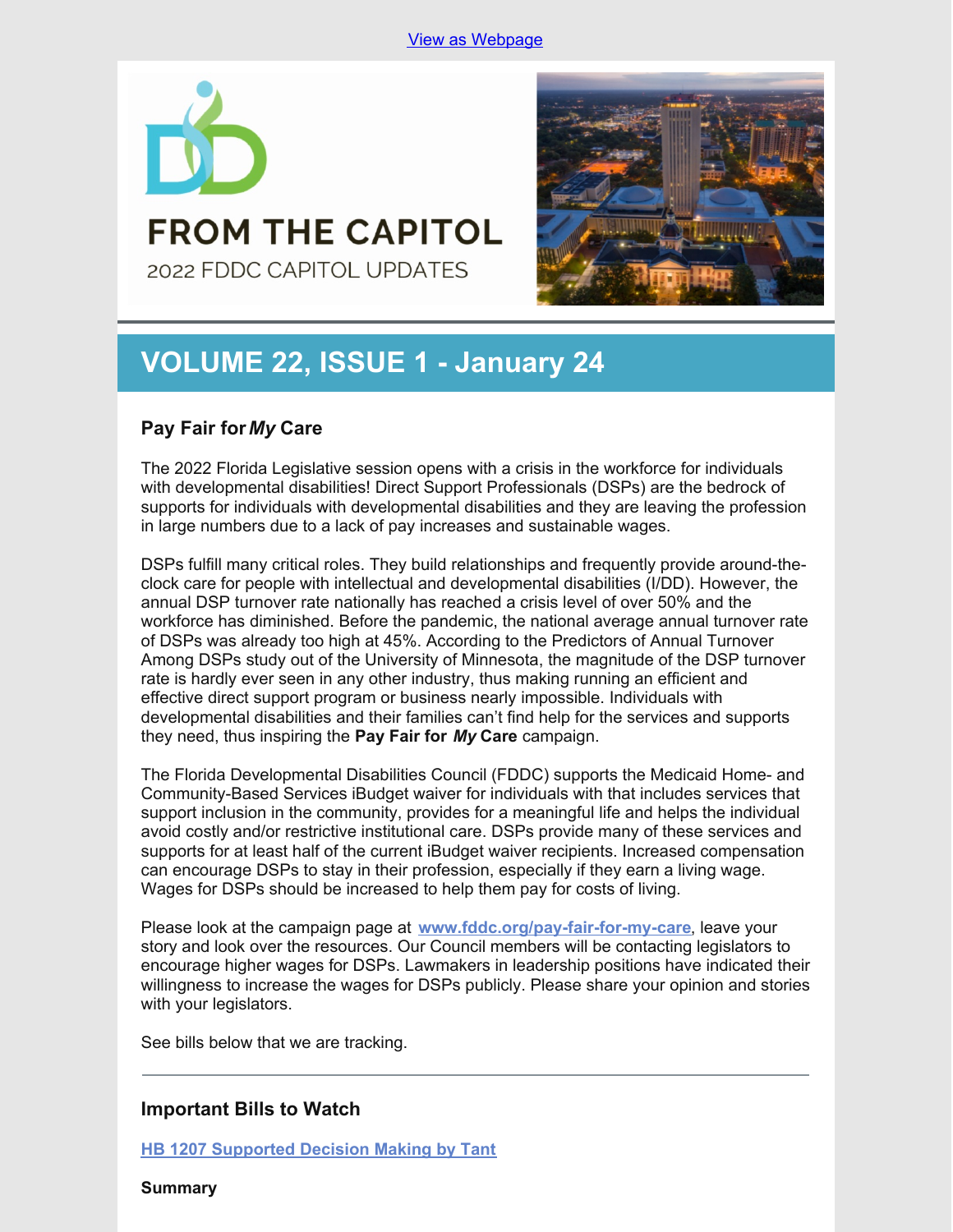This bill authorizes adults with disabilities to enter into supported decision-making agreements. Requires documentation of any effort to use decision-making options before seeking a guardian advocate, including entering into a supported decision-making agreement under s. 393.121, a durable power of attorney under chapter 709, or an advance directive under chapter 765. And prohibits use of such agreements as evidence of incapacity. The bill provides criteria for supporters; provides requirements for supported decision making agreements; and authorizes adults with disabilities who have guardian advocates to start supported decision-making agreements if approved by their guardian advocate. The bill revises requirements for petitions to appoint guardian advocates. Effective Date: July 1, 2022

#### **Actions**

01/05/22 HOUSE - Filed 01/12/22 HOUSE - Referred to Children, Families & Seniors Subcommittee; Civil Justice & Property Rights Subcommittee; Health & Human Services Committee HOUSE - Now in Children, Families & Seniors Subcommittee

### **Similar Bills**

**SB 1772 Supported Decision Making for Adults with [Disabilities](https://www.myfloridahouse.gov/Sections/Bills/billsdetail.aspx?BillId=76242&) by Torres, Jr.**

01/12/22 SENATE - Referred to Children, Families, and Elder Affairs; Appropriations; Rules.

## **SB 1704 Social Services Estimating [Conference](https://www.myfloridahouse.gov/Sections/Bills/billsdetail.aspx?BillId=76170) by Ausley**

#### **Summary**

This bill requires the Social Services Estimating Conference to develop The Social Services Estimating Conference shall develop information related to the iBudget system for the home-based and community-based Medicaid waiver services program and must include iBudget enrollment, the number of current waiver recipients, the size of the waiting list, the utilization rate of program services, and expenditure information that the conference determines is needed to plan for and project future budgets and the drawdown of federal matching funds. Effective Date: 7/1/2022

## **Actions**

01/07/22 SENATE - Filed 01/12/22 SENATE - Referred to Children, Families, and Elder Affairs; Appropriations Subcommittee on Health and Human Services; Appropriations

#### **Identical Bills**

**HB 1569 Social Services Estimating [Conference](https://www.myfloridahouse.gov/Sections/Bills/billsdetail.aspx?BillId=76559&) by Smith (C)**

01/16/22 HOUSE - Now in Health Care Appropriations Subcommittee

**HB 235 Restraint of Students with Disabilities in Public Schools by Plasencia [CoSponsors:](https://www.myfloridahouse.gov/Sections/Bills/billsdetail.aspx?BillId=73355) Eskamani, Morales, Tant**

## **Summary**

This bill prohibits school personnel from using mechanical restraint on students with disabilities. This does not apply to school resource officers, school safety officers, school guardians, or school security guards as described in s. 1006.12, who may use mechanical restraint in the exercise of their powers and duties to restrict students in grades 6 through 12. Effective Date: July 1, 2022

#### **Actions**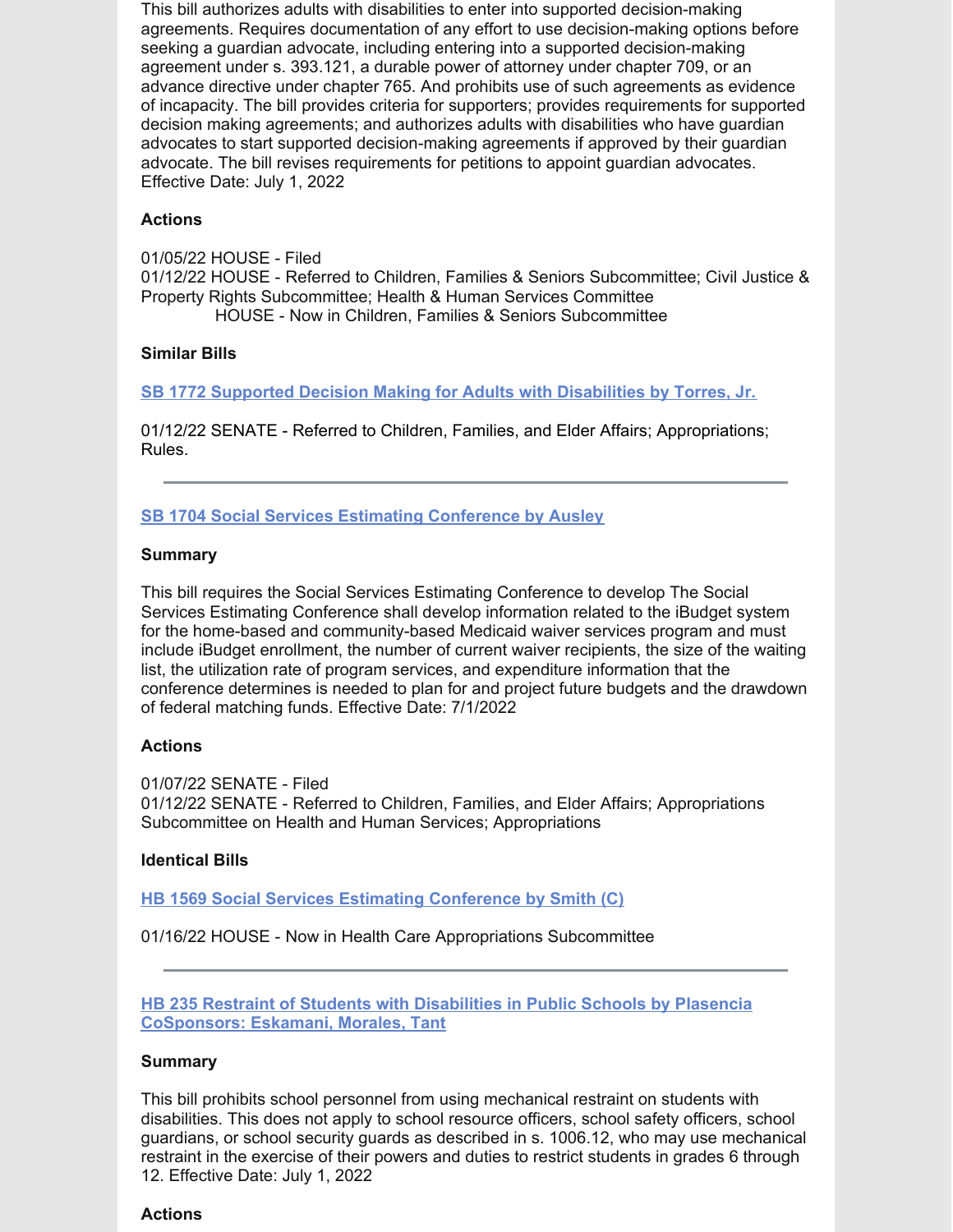10/06/21 HOUSE - Filed. 10/22/21 HOUSE - Referred to Early Learning & Elementary Education Subcommittee; Secondary Education & Career Development Subcommittee; Education & Employment **Committee** 01/13/22 HOUSE - Favorable by Early Learning & Elementary Education Subcommittee; 17 Yeas, 0 Nays HOUSE - Now in Secondary Education & Career Development Subcommittee

#### **Identical Bills**

**SB 0390 Restraint of Students with [Disabilities](https://www.myfloridahouse.gov/Sections/Bills/billsdetail.aspx?BillId=73330&) in Public Schools by Book**

10/13/21 SENATE - Referred to Education; Appropriations Subcommittee on Education; **Appropriations** 

**HB 15 Children with Developmental Delays by Tant and Hawkins [\(CO-SPONSORS\)](https://www.myfloridahouse.gov/Sections/Bills/billsdetail.aspx?BillId=73025) Arrington; Benjamin; Driskell; Eskamani; Goff-Marcil; Hunschofsky; Joseph; Learned; Morales; Plasencia; Skidmore; Toledo; Valdés; Williams; Woodson**

#### **Summary**

This bill revises definition of term "exceptional student" to include additional students with developmental delays ages birth through 9 years or through the student's completion of grade 2, whichever occurs first(current law includes up to age 5). Effective Date: July 1, 2022

#### **Actions**

07/21/21 HOUSE - Filed.

09/17/21 HOUSE - Referred to Early Learning & Elementary Education Subcommittee; PreK-12 Appropriations Subcommittee; Education & Employment Committee 01/19/22 HOUSE - Favorable by Early Learning & Elementary Education Subcommittee; 13 Yeas, 0 Nays HOUSE - Now in PreK-12 Appropriations Subcommittee

#### **Identical Bills**

**SB 0236 Children with Developmental Delays by Jones [\(CO-SPONSORS\)](https://www.myfloridahouse.gov/Sections/Bills/billsdetail.aspx?BillId=73164&) Ausley; Powell; Berman; Taddeo**

11/02/21 SENATE Now in Appropriations Subcommittee on Education

#### **HB 155 Certificates of Completion by Valdes [\(CO-SPONSORS\)](https://www.myfloridahouse.gov/Sections/Bills/billsdetail.aspx?BillId=73206) Benjamin; Hart; Morales**

#### **Summary**

This bill provides students who have been awarded certificate of completion are eligible to enroll in workforce education programs. The bill also requires identification of such programs by Charter Technical Career Centers and the bill requires students who will be awarded certificate of completion to be advised of their educational options. Effective Date: July 1, 2022

#### **Actions**

09/21/21 HOUSE - Filed. 09/29/21 HOUSE - Referred to Secondary Education & Career Development Subcommittee, Education & Employment Committee HOUSE - Now in Secondary Education & Career Development Subcommittee

#### **Identical Bills**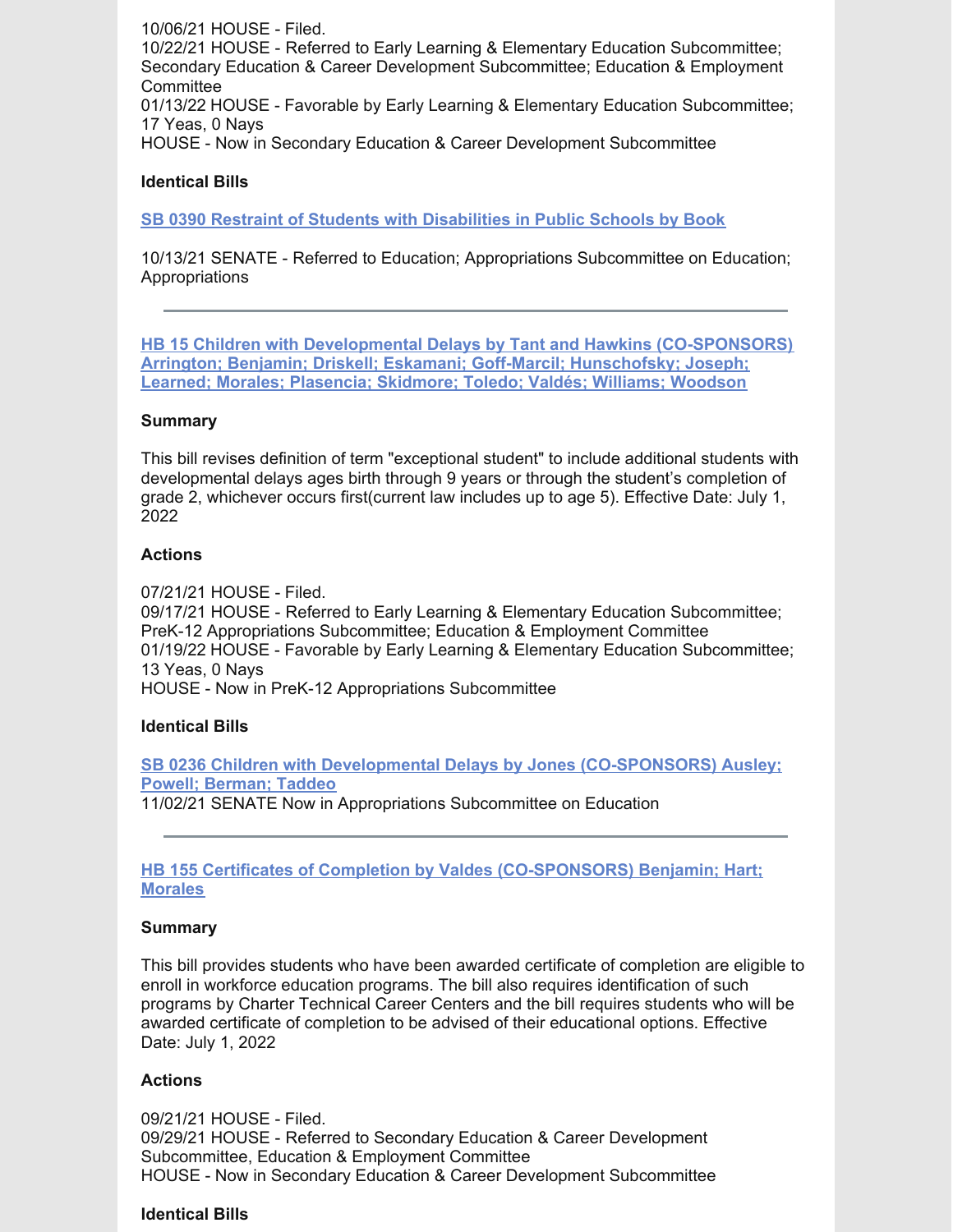### **SB 1040 Registry of Persons with Special Needs by [Brodeur-linked](https://www.myfloridahouse.gov/Sections/Bills/billsdetail.aspx?BillId=74991) to SB 1042**

#### **Summary**

This bill is cited as the "Protect Our Loved Ones Act" and requires the Agency for Persons with Disabilities to develop and maintain a database, to be known as the Registry of Persons with Special Needs, of persons who may have developmental, psychological, or other disabilities or conditions that may be relevant to their interactions with law enforcement officers. Parents, guardians, and caregivers may enroll in the registry a person of any age with any type of developmental, psychological, or other disability or condition, including, but not limited to, autism spectrum disorder, Alzheimer's disease, dementia, bipolar disorder, and Down syndrome. Persons may also enroll themselves if they are 18 years of age or older. The registry may include, but need not be limited to, any of the following information:

(a) An enrollee's name, contact information, personal identifying information, and disability or condition that may be relevant to interactions with law enforcement officers.

(b) If a person did not enroll themselves, the name, contact information, and personal identifying information of the parent, guardian, or caregiver who enrolled the person in the registry.

(c) Any additional information provided by an enrollee or an enrollee's parent, guardian, or caregiver.

(d) Any information requested by the Agency for Persons with Disabilities or the Department of Law Enforcement or otherwise held by a law enforcement agency, a county emergency management agency, or a local fire department for the purpose of assisting law enforcement officers, emergency medical personnel, or fire personnel in responding to a call for service.

The Department of Law Enforcement shall provide information from the registry to law enforcement officers to assist officers in the performance of their official duties. The registry shall provide such relevant information to a law enforcement officer engaged in his or her official duties upon an officer's request made through the Florida Crime Information Center. Effective Date: 7/1/2022

#### **Actions**

11/23/21 SENATE - Filed. 12/13/21 SENATE - Referred to Children, Families, and Elder Affairs; Appropriations Subcommittee on Health and Human Services; Appropriations

#### **Identical Bills**

**HB 0733 Registry of Persons with Special Needs by [Plasencia](https://www.myfloridahouse.gov/Sections/Bills/billsdetail.aspx?BillId=75034&)** 12/13/21 HOUSE - Now in Children, Families & Seniors Subcommittee

#### **Linked Bills**

**SB 1042 Public [Records/Registry](https://www.myfloridahouse.gov/Sections/Bills/billsdetail.aspx?BillId=74990&) of Persons with Special Needs by Brodeur**

12/13/21 SENATE Referred to Children, Families, and Elder Affairs; Appropriations Subcommittee on Health and Human Services; Appropriations

**SB 1042 Public [Records/Registry](https://www.myfloridahouse.gov/Sections/Bills/billsdetail.aspx?BillId=74990&) of Persons with Special Needs by Brodeur-linked to SB 1040**